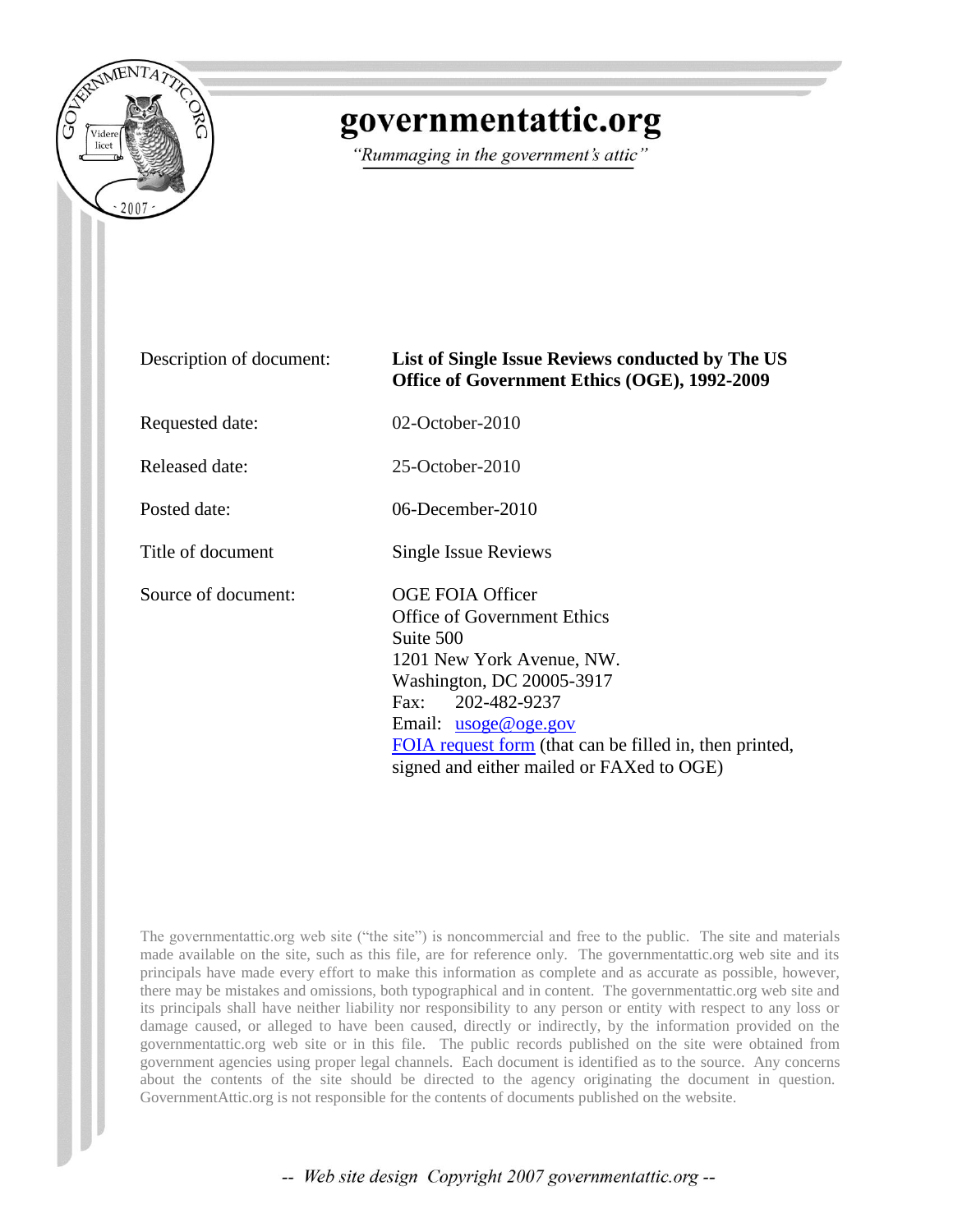

October 25,2010

## Tracking No.: OGE FOIA FY 11/04

In a letter dated October 2, 2010, you requested a copy of a "listing of Single Issue Reviews" conducted by OGE covering all time frames.

The Office of Government Ethics (OGE) is enclosing a copy, without charge, of a list of single issue reviews completed by OGE.

Sincerely,

 $\chi'_{essi}$  (  $\curvearrowleft$ Kessi Cox<br>Kerri A. Cox<br>OGE Alternate FOIA Officer

Kerri A. Cox

Enclosure